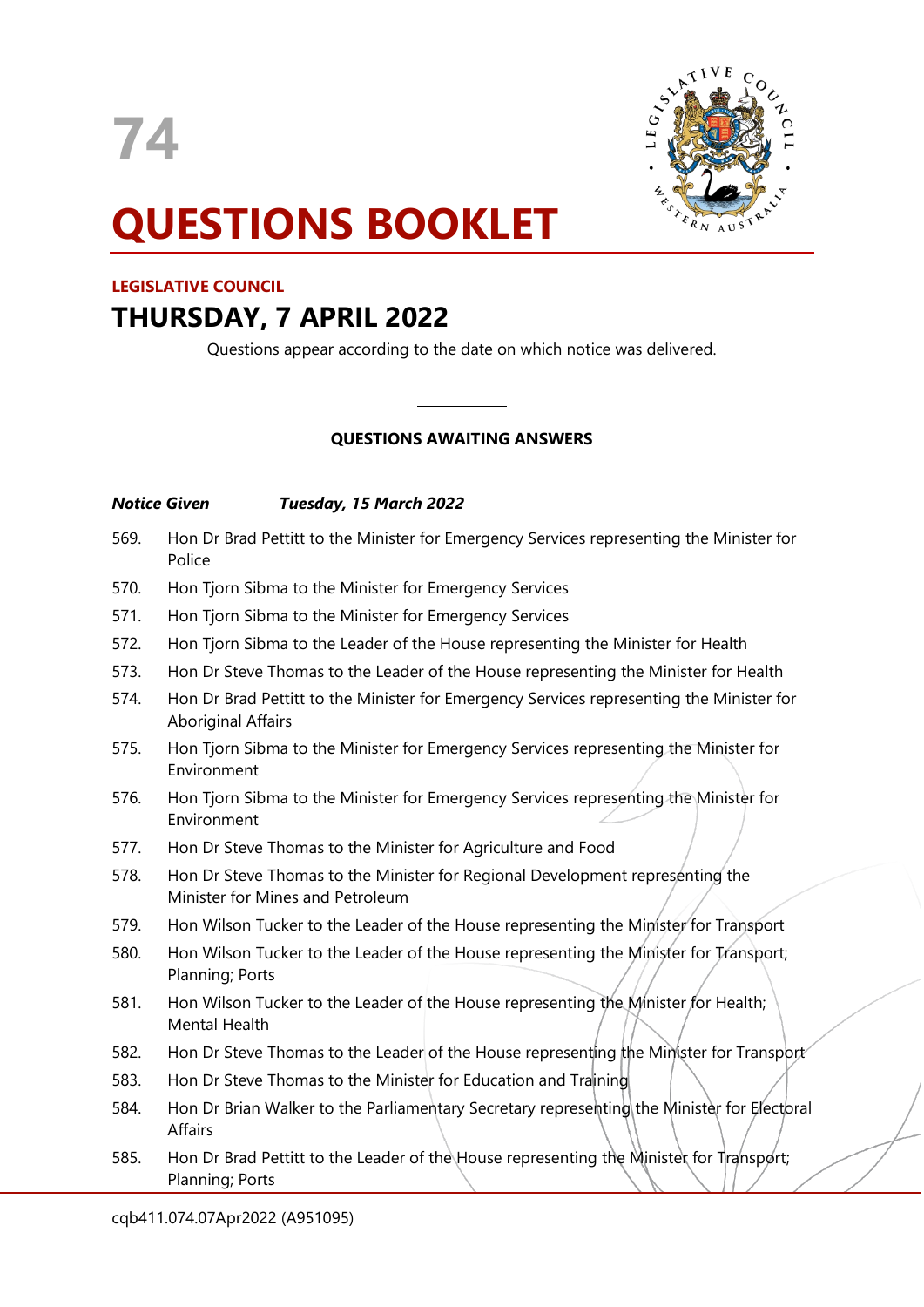# **Questions Awaiting Answers**

- 586. Hon Wilson Tucker to the Minister for Regional Development representing the Minister for Mines and Petroleum; Energy; Corrective Services; Industrial Relations
- 587. Hon Dr Brad Pettitt to the Minister for Regional Development representing the Minister for Forestry
- 588. Hon Martin Aldridge to the Leader of the House representing the Minister for Health
- 589. Hon Dr Steve Thomas to the Leader of the House representing the Minister for Local Government
- 590. Hon Dr Steve Thomas to the Leader of the House representing the Minister for Local Government
- 591. Hon Dr Steve Thomas to the Minister for Agriculture and Food
- 592. Hon Tjorn Sibma to the Minister for Emergency Services representing the Treasurer
- 593. Hon Tjorn Sibma to the Minister for Regional Development representing the Minister for State Development, Jobs and Trade
- 594. Hon Tjorn Sibma to the Minister for Education and Training
- 595. Hon Tjorn Sibma to the Leader of the House representing the Premier; Minister for Public Sector Management; Federal-State Relations
- 596. Hon Tjorn Sibma to the Minister for Emergency Services representing the Deputy Premier; Minister for Tourism; Commerce; Science
- 597. Hon Tjorn Sibma to the Minister for Emergency Services; Innovation and ICT; Medical Research; Volunteering
- 598. Hon Tjorn Sibma to the Minister for Regional Development; Agriculture and Food; Hydrogen Industry
- 599. Hon Tjorn Sibma to the Parliamentary Secretary representing the Minister for Culture and the Arts; Sport and Recreation; International Education; Heritage
- 600. Hon Tjorn Sibma to the Parliamentary Secretary representing the Attorney General; Minister for Electoral Affairs
- 601. Hon Tjorn Sibma to the Minister for Emergency Services representing the Minister for Police; Road Safety; Defence Industry; Veterans Issues
- 602. Hon Tjorn Sibma to the Minister for Regional Development representing the Minister for Mines and Petroleum; Energy; Corrective Services; Industrial Relations
- 603. Hon Tjorn Sibma to the Leader of the House representing the Minister for Transport; Planning; Ports
- 604. Hon Tjorn Sibma to the Minister for Emergency Services representing the Minister for Finance; Aboriginal Affairs; Racing and Gaming; Citizenship and Multicultural Interests
- 605. Hon Tjorn Sibma to the Leader of the House representing the Minister for Child Protection; Women's Interests; Prevention of Family and Domestic Violence; Community Services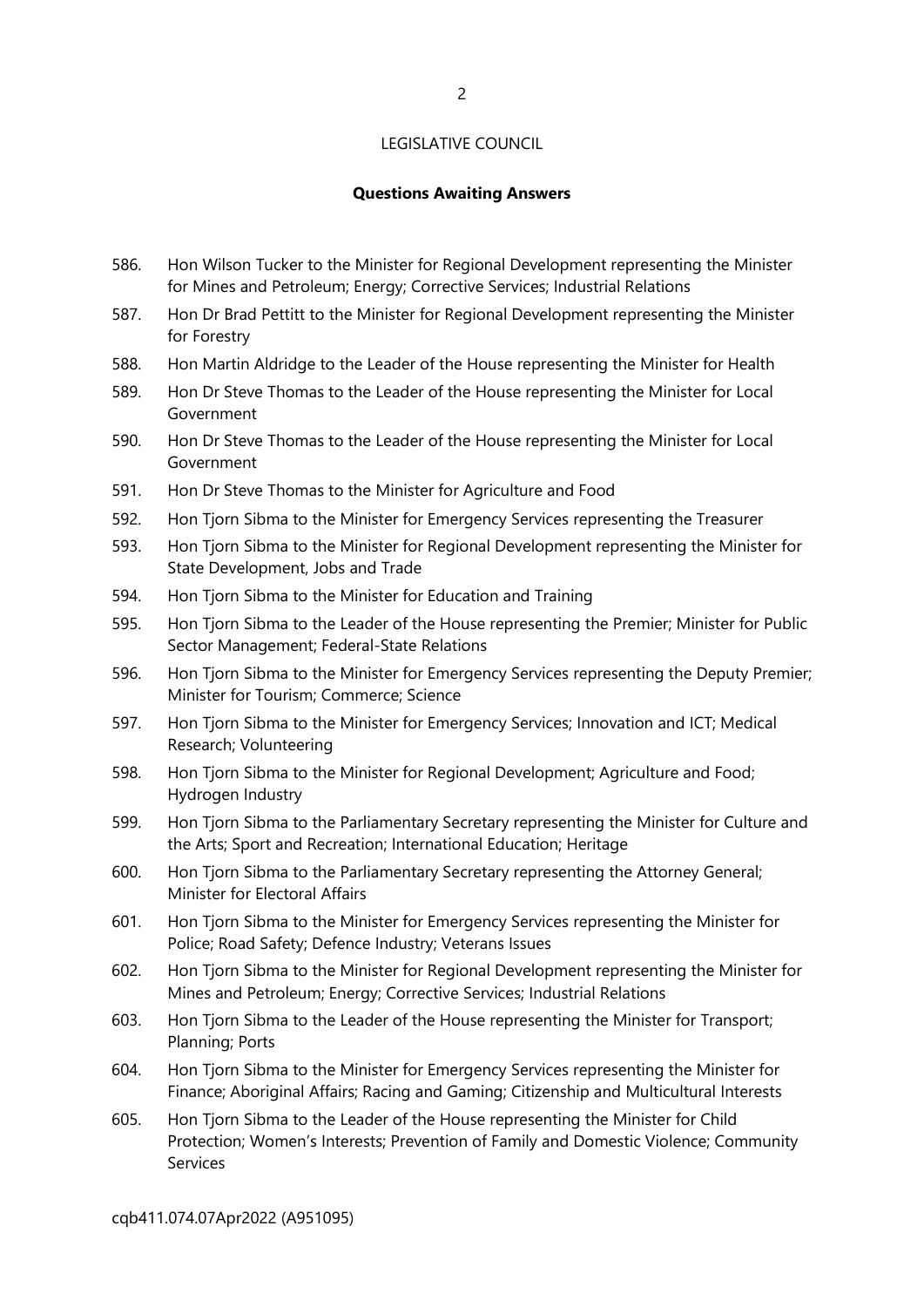# **Questions Awaiting Answers**

- 606. Hon Tjorn Sibma to the Minister for Regional Development representing the Minister for Water; Forestry; Youth
- 607. Hon Tjorn Sibma to the Leader of the House representing the Minister for Health; Mental Health
- 608. Hon Tjorn Sibma to the Leader of the House representing the Minister for Housing; Lands; Homelessness; Local Government
- 609. Hon Tjorn Sibma to the Parliamentary Secretary representing the Minister for Disability Services; Small Business; Fisheries; Seniors and Ageing
- 610. Hon Tjorn Sibma to the Minister for Emergency Services representing the Minister for Environment; Climate Action
- 611. Hon Nick Goiran to the Leader of the House representing the Minister for Child Protection
- 612. Hon Nick Goiran to the Leader of the House representing the Minister for Child Protection
- 613. Hon Nick Goiran to the Leader of the House representing the Minister for Child Protection
- 614. Hon Nick Goiran to the Minister for Regional Development representing the Minister for Industrial Relations
- 615. Hon Nick Goiran to the Leader of the House representing the Minister for Child Protection
- 616. Hon Dr Brad Pettitt to the Minister for Emergency Services representing the Minister for Environment

# *Notice Given Wednesday, 16 March 2022*

- 617. Hon Dr Steve Thomas to the Leader of the House representing the Premier
- 618. Hon Dr Steve Thomas to the Leader of the House representing the Premier
- 619. Hon Dr Steve Thomas to the Leader of the House representing the Premier
- 620. Hon Neil Thomson to the Leader of the House representing the Minister for Health
- 621. Hon Wilson Tucker to the Minister for Innovation and ICT
- 622. Hon Martin Aldridge to the Minister for Emergency Services
- 623. Hon Martin Aldridge to the Minister for Emergency Services
- 624. Hon Martin Aldridge to the Minister for Emergency Services
- 625. Hon Martin Aldridge to the Leader of the House representing the Minister for Health

#### *Notice Given Thursday, 17 March 2022*

- 626. Hon Dr Brad Pettitt to the Minister for Emergency Services representing the Minister for Finance
- 627. Hon Nick Goiran to the Leader of the House representing the Minister for Health

cqb411.074.07Apr2022 (A951095)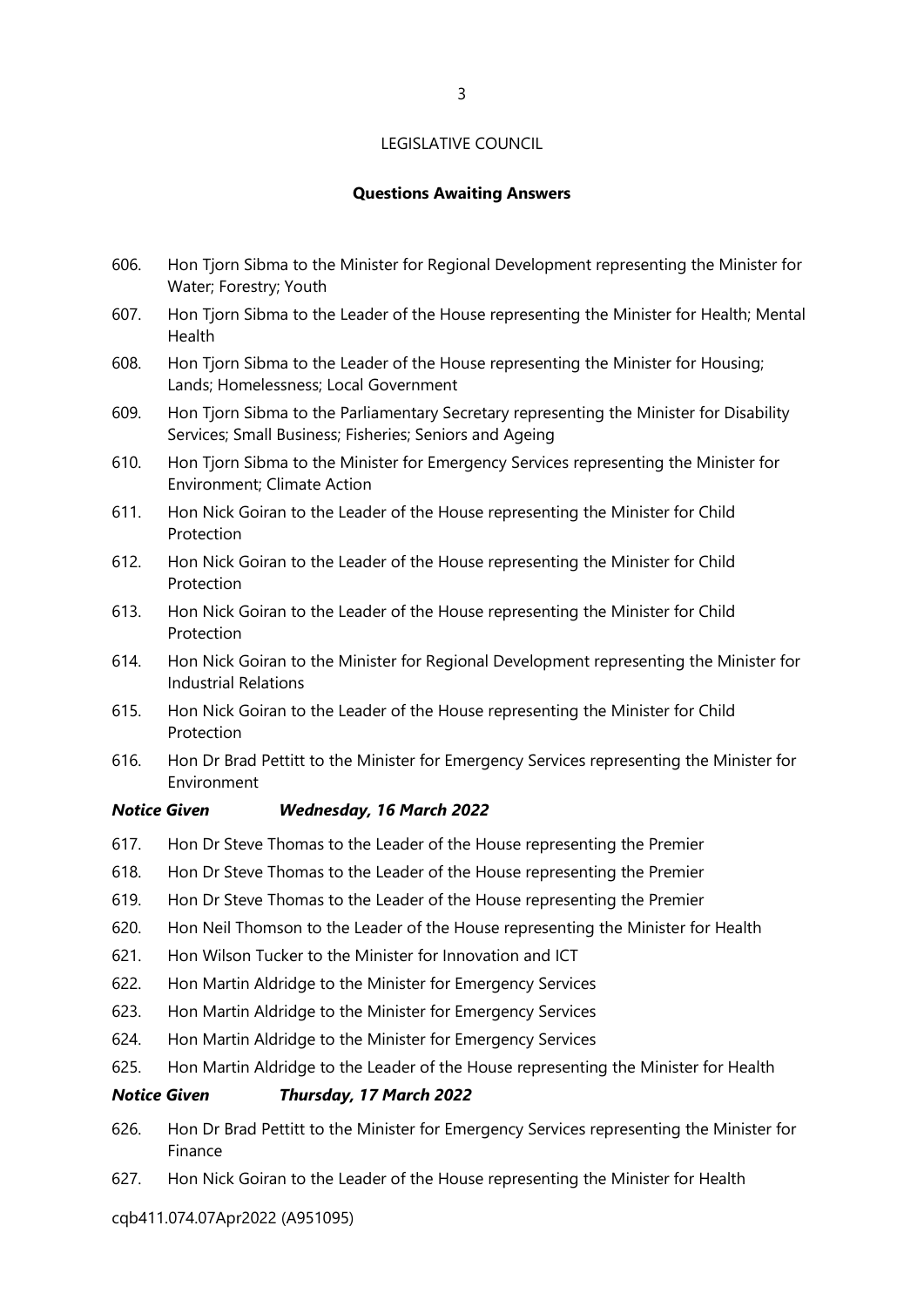#### **Questions Awaiting Answers**

#### 628. Hon Martin Aldridge to the Minister for Medical Research

#### *Notice Given Tuesday, 22 March 2022*

- 629. Hon Donna Faragher to the Minister for Education and Training
- 630. Hon Donna Faragher to the Minister for Education and Training
- 631. Hon Donna Faragher to the Minister for Education and Training
- 632. Hon Donna Faragher to the Minister for Education and Training
- 633. Hon Donna Faragher to the Minister for Education and Training
- 634. Hon Donna Faragher to the Leader of the House representing the Minister for Community Services
- 635. Hon Donna Faragher to the Leader of the House representing the Minister for Community Services
- 636. Hon Dr Steve Thomas to the Leader of the House representing the Premier
- 637. Hon Nick Goiran to the Parliamentary Secretary representing the Attorney General
- 638. Hon Nick Goiran to the Parliamentary Secretary representing the Attorney General
- 639. Hon Nick Goiran to the Parliamentary Secretary representing the Attorney General

# *Notice Given Wednesday, 23 March 2022*

- 640. Hon Nick Goiran to the Parliamentary Secretary representing the Attorney General
- 641. Hon Dr Brad Pettitt to the Minister for Emergency Services representing the Minister for Environment; Climate Action

#### *Notice Given Thursday, 24 March 2022*

- 642. Hon Nick Goiran to the Parliamentary Secretary representing the Attorney General
- 643. Hon Martin Aldridge to the Minister for Regional Development representing the Minister for Energy
- 644. Hon Martin Aldridge to the Minister for Regional Development representing the Minister for Energy
- 645. Hon Martin Aldridge to the Minister for Regional Development representing the Minister for Energy
- 646. Hon Martin Aldridge to the Leader of the House representing the Minister for Health
- 647. Hon Martin Aldridge to the Leader of the House representing the Premier
- 648. Hon Nick Goiran to the Parliamentary Secretary representing the Attorney General
- 649. Hon Nick Goiran to the Leader of the House representing the Minister for Child Protection
- 650. Hon Nick Goiran to the Leader of the House representing the Minister for Child Protection

#### *Notice Given Tuesday, 5 April 2022*

cqb411.074.07Apr2022 (A951095)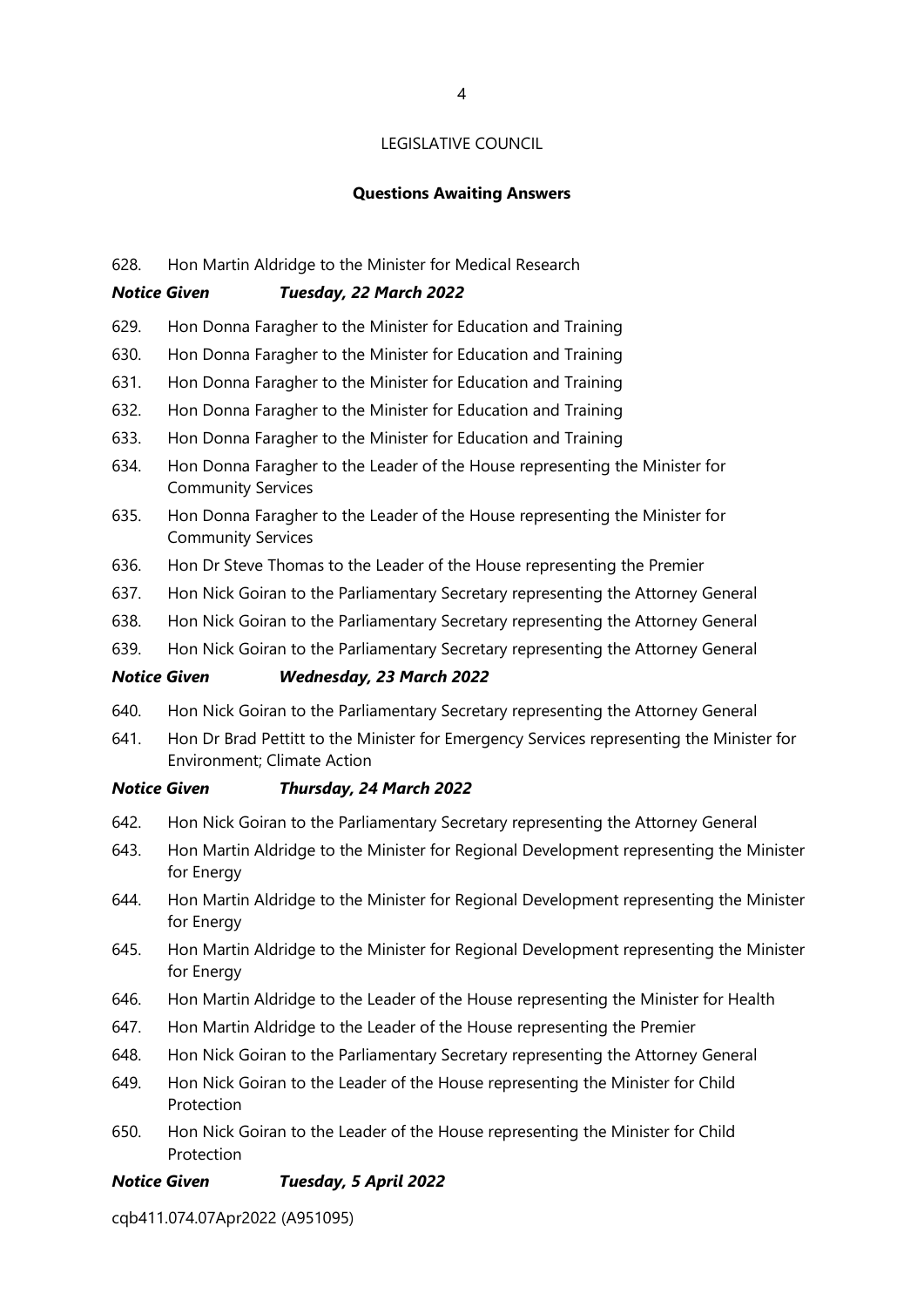#### **Questions Awaiting Answers**

- 651. Hon Nick Goiran to the Leader of the House representing the Minister for Child Protection
- 652. Hon Martin Aldridge to the Leader of the House representing the Minister for Health
- 653. Hon Martin Aldridge to the Minister for Emergency Services
- 654. Hon Donna Faragher to the Leader of the House representing the Minister for Health
- 655. Hon Dr Brad Pettitt to the Minister for Emergency Services representing the Minister for Environment
- 656. Hon Martin Aldridge to the Leader of the House representing the Minister for Health
- 657. Hon Nick Goiran to the Leader of the House representing the Minister for Health
- 658. Hon Martin Aldridge to the Minister for Emergency Services
- 659. Hon Martin Aldridge to the Minister for Emergency Services
- 660. Hon Martin Aldridge to the Minister for Emergency Services
- 661. Hon Martin Aldridge to the Leader of the House representing the Minister for Public Sector Management
- 662. Hon Dr Steve Thomas to the Minister for Agriculture and Food
- 663. Hon Dr Steve Thomas to the Minister for Agriculture and Food

#### *Notice Given Wednesday, 6 April 2022*

- 664. Hon Dr Steve Thomas to the Minister for Emergency Services representing the Minister for Environment
- 665. Hon Dr Brad Pettitt to the Leader of the House representing the Minister for Health
- 666. Hon Donna Faragher to the Leader of the House representing the Minister for Health
- 667. Hon Donna Faragher to the Leader of the House representing the Minister for Health
- 668. Hon Donna Faragher to the Leader of the House representing the Minister for Health
- 669. Hon Donna Faragher to the Leader of the House representing the Minister for Health
- 670. Hon Donna Faragher to the Minister for Education and Training
- 671. Hon Donna Faragher to the Minister for Education and Training
- 672. Hon Donna Faragher to the Minister for Education and Training
- 673. Hon Donna Faragher to the Leader of the House representing the Minister for Community Services
- 674. Hon Donna Faragher to the Minister for Education and Training
- 675. Hon Donna Faragher to the Minister for Education and Training
- 676. Hon Donna Faragher to the Minister for Education and Training
- 677. Hon Donna Faragher to the Minister for Education and Training
- 678. Hon Donna Faragher to the Minister for Education and Training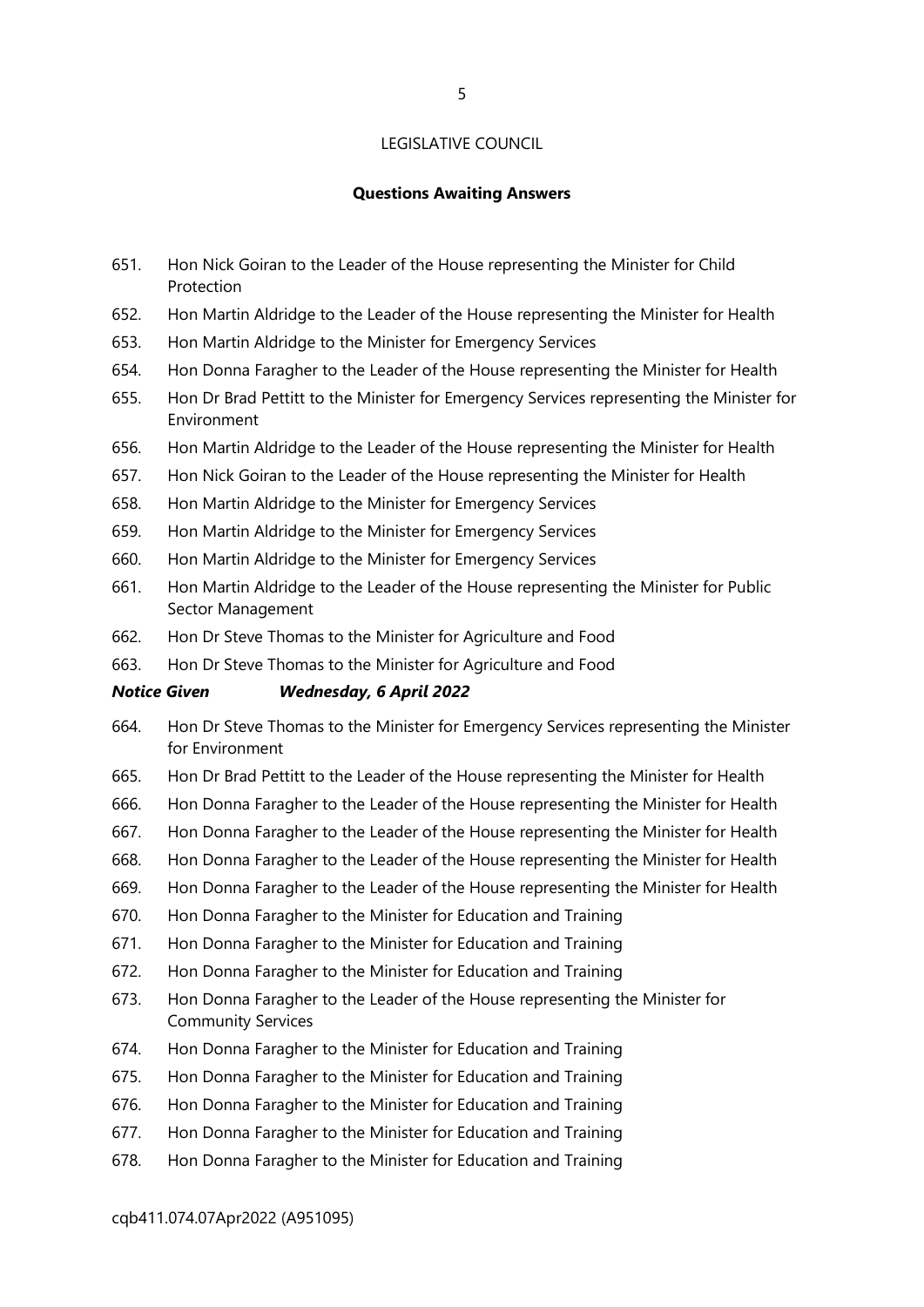# **Questions Awaiting Answers**

- 679. Hon Peter Collier to the Minister for Emergency Services representing the Minister for Police
- 680. Hon Peter Collier to the Leader of the House representing the Minister for Community **Services**
- 681. Hon Dr Brad Pettitt to the Leader of the House representing the Minister for Housing
- 682. Hon Nick Goiran to the Parliamentary Secretary representing the Attorney General
- 683. Hon Nick Goiran to the Parliamentary Secretary representing the Attorney General
- 684. Hon Nick Goiran to the Parliamentary Secretary representing the Attorney General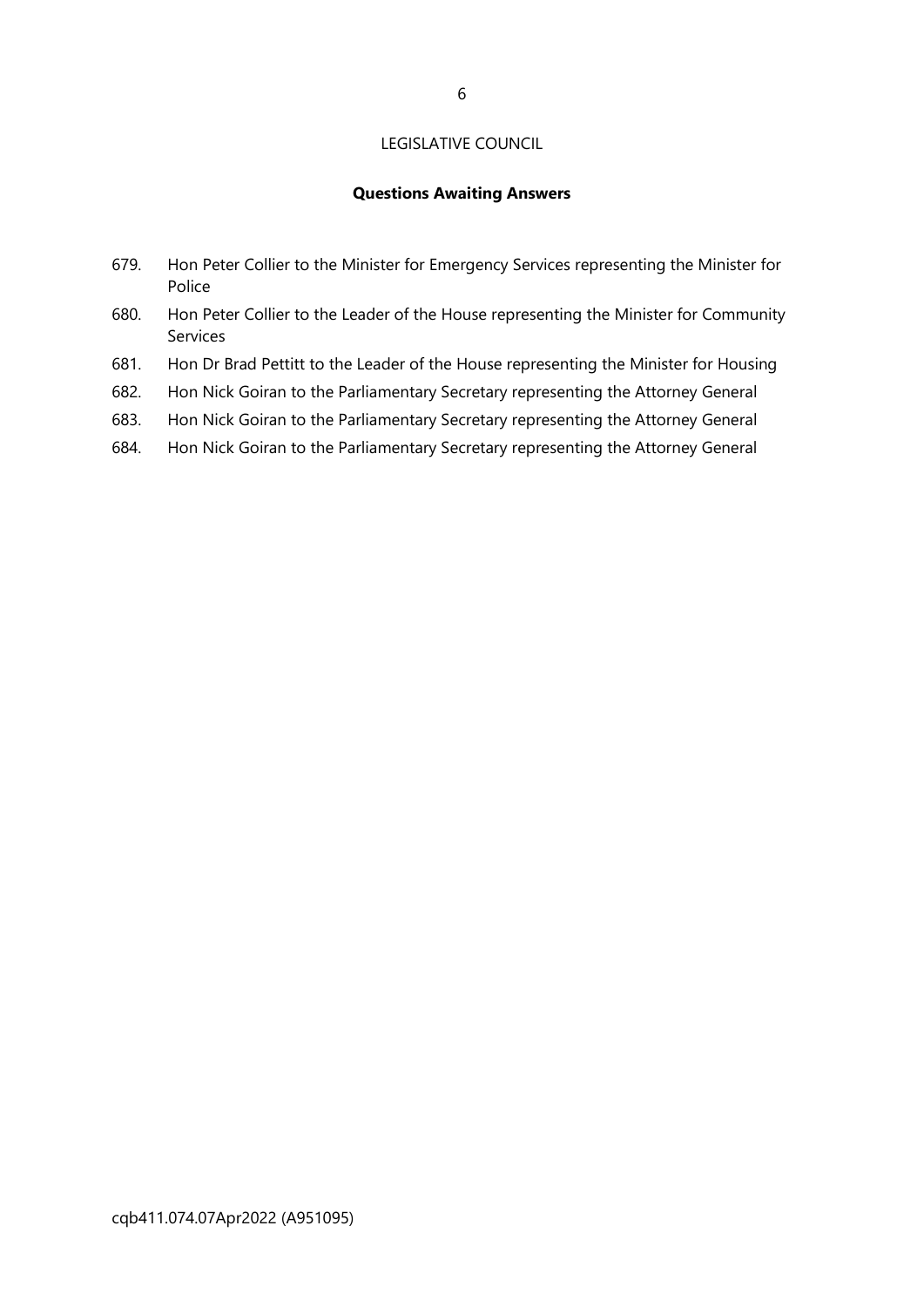7

#### LEGISLATIVE COUNCIL

# **QUESTIONS ASKED TODAY**

 $\overline{\phantom{a}}$ 

 $\overline{\phantom{a}}$ 

*Notice Given Thursday, 7 April 2022*

# **685. Hon Dr Steve Thomas to the Parliamentary Secretary representing the Minister for Mines and Petroleum:**

I refer to Western Australia's Domestic Gas Policy and its requirement for gas equivalent to 15 percent of exports available for Western Australian consumers, and I ask:

- (a) what percentage of natural gas exports are currently being made available for Western Australian consumers, given the concerns around rising cost of living; and
- (b) what measures are being taken to ensure LNG producers are maintaining their requirement to provide 15 percent of exported natural gas to Western Australia?

# **686. Hon Dr Steve Thomas to the Parliamentary Secretary representing the Minister for Mines and Petroleum:**

I refer to current natural gas projects proposed to begin operation in Western Australia, and I ask:

- (a) how many natural gas projects are set to begin this year;
- (b) how many natural gas projects have been proposed to start in the next 12 months; and
- (c) how many of those in (b) have been approved?

# **687. Hon Dr Steve Thomas to the Parliamentary Secretary representing the Minister for Mines and Petroleum:**

I refer to natural gas projects in Western Australia over the last six years, and I ask:

- (a) how many natural gas projects are currently approved and operating in Western Australia now compared to 2016; and
- (b) what are the lengths of the currently operating contracts compared to contracts operating in 2016?

# **688. Hon Dr Steve Thomas to the Parliamentary Secretary representing the Minister for Mines and Petroleum:**

I refer to the predicted natural gas shortfall projected for 2024-25, and I ask:

- (a) how many jobs in the natural gas sector are projected to be lost in the event of a shortfall; and
- (b) given the mining sector relies heavily on natural gas, should we expect mass loss of jobs in the mining sector as well?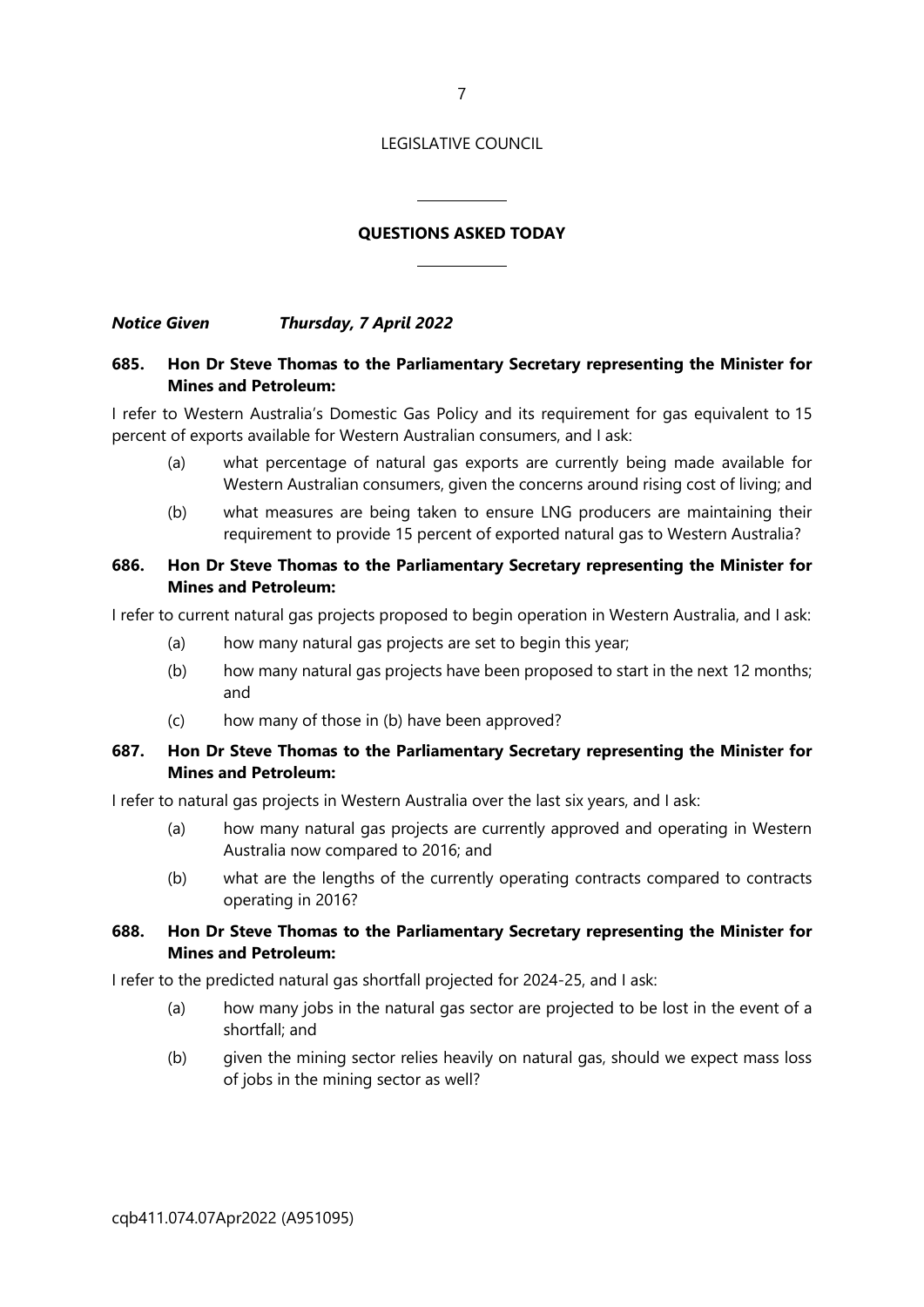# **Questions Asked Today**

# *Notice Given Thursday, 7 April 2022*

# **689. Hon Donna Faragher to the Minister for Regional Development representing the Minister for Youth:**

I refer to the Cadets WA program, administered by the Department of Communities, and I ask, in the 2019-20 and 2020-2021 financial years, what was the total number of participants who took part in the program?

# **690. Hon Donna Faragher to the Leader of the House representing the Minister for Community Services:**

I refer to the Hardship Utility Grant Scheme (HUGS), and I ask, what was the total amount of funding allocated to the scheme in the following financial years:

- (a) 2019-20;
- (b) 2020-21; and
- (c) 2021-22?

# **691. Hon Donna Faragher to the Leader of the House representing the Minister for Community Services:**

- (1) I refer to the Hardship Utility Grant Scheme (HUGS), and I ask, in the 2019-20 and 2020-21 financial years, how many applicants received funding as part of this scheme via:
	- (a) Water Corporation;
	- (b) Synergy;
	- (c) Horizon Power; and
	- (d) Alinta Energy?
- (2) For each of the agencies referred to in (1)(a)-(d), what was the total expenditure allocated to each in the 2019-20 and 2020-21 financial years?

# **692. Hon Donna Faragher to the Leader of the House representing the Minister for Community Services:**

I refer to the Hardship Utility Grant Scheme (HUGS), and I ask, in the 2019-20 and 2020-21 financial years, can the Minister advise:

- (a) the total number of applications received for a HUGS grant; and
- (b) the total number of applications granted for a HUGS grant?

#### **693. Hon Neil Thomson to the Leader of the House representing the Minister for Health:**

I refer to the Western Australia Police Force decision to enforce section 114 of the *Liquor Control Act 1988* in Kununurra on 26 March 2022 due to requests from the WA Country Health Service (WACHS), and I ask:

- (a) was the Minister made aware that the WACHS staff has requested the Western Australia Police Force to enforce section 114:
	- $(i)$  if yes to  $(a)$ , on what date;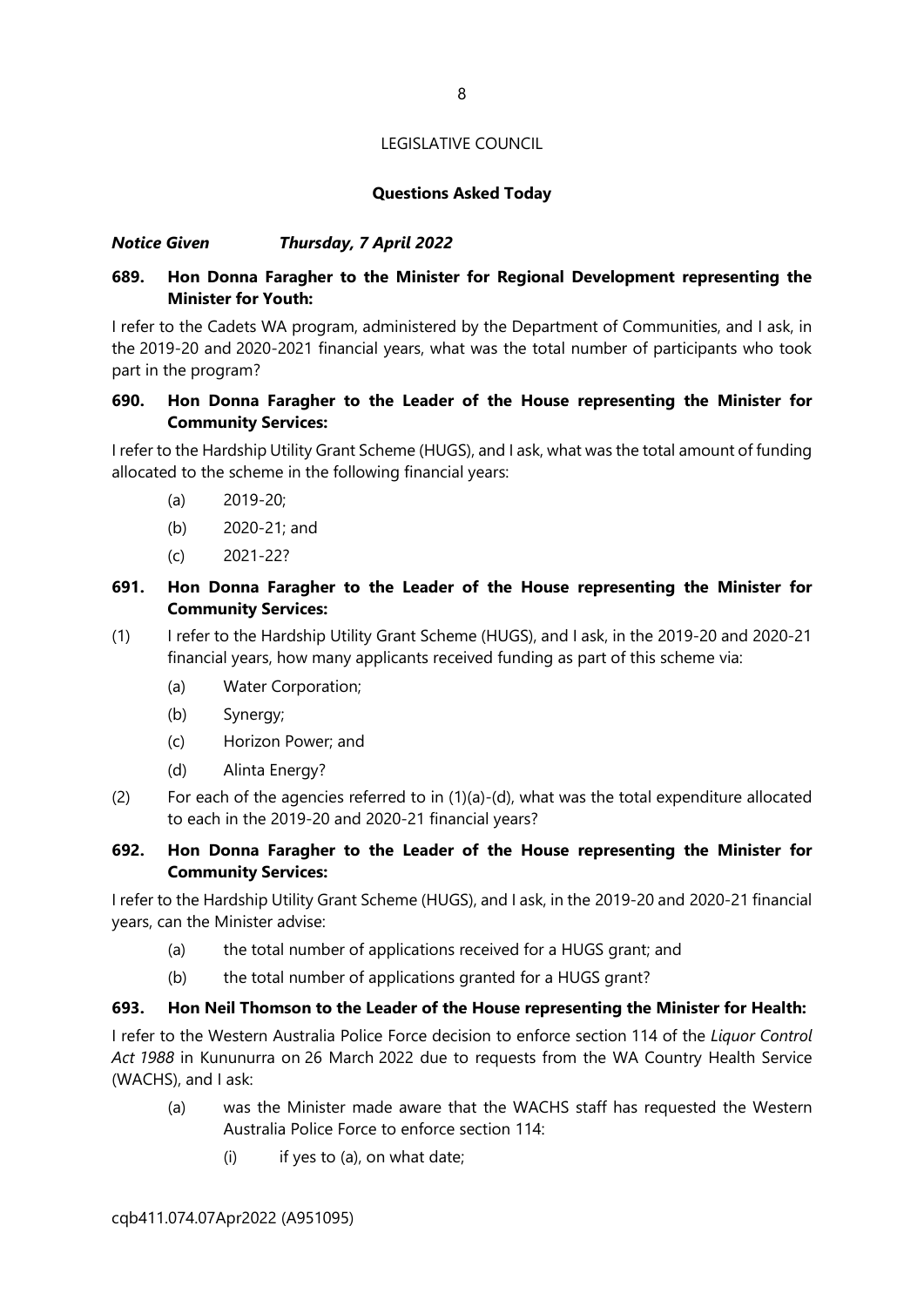# **Questions Asked Today**

# *Notice Given Thursday, 7 April 2022*

- (b) was the Minister notified that staff were concerned about their ability to handle a COVID-19 outbreak:
	- $(i)$  if yes to  $(b)$ , on what date;
- (c) how many COVID-19 patients have been admitted to Kununurra Hospital since 28 March 2022;
- (d) at any time in the last four weeks, has Kununurra Hospital Emergency Department reached capacity;
- (e) if yes to (d), on what dates and for how long; and
- (f) to the Minister's knowledge, was invoking section 114 considered earlier that 25 March 2022:
	- (i) if yes to (f), when?

# **694. Hon Nick Goiran to the Leader of the House representing the Minister for Health:**

I refer to the answer to question on notice 491, which informed the House that as at 31 December 2021 there have now been 31 cases of babies who showed signs of life after an abortion procedure, and I ask:

- (a) has the Department reported each of the last five deaths to the Coroner;
- (b) if yes to (a), when; and
- (c) if no to (a), why not?

# **695. Hon Nick Goiran to the Minister for Emergency Services representing the Minister for Police:**

I refer to the ABC article of 10 December 2021 entitled *East Kimberley education worker cleared of criminal charges after leaking dire school attendance figures* which reported that "After a two-day trial in Kununurra Magistrates Court, Brock Burston was found not guilty of improperly releasing confidential information", and I ask:

- (a) how many hours were recorded by those prosecuting the case; and
- (b) was there any other associated expenditure and, if so, how much?

# **696. Hon Dr Brad Pettitt to the Leader of the House representing the Minister for Planning:**

I refer to the City of Swan's resolution at the Ordinary Council Meeting on 2 March 2022 to "write to the Minister of Transport to confirm the State Government's intention to commence the necessary process to make Lloyd Street a State Road", and I ask:

- (a) does the State Government now have ownership of Lloyd Street and the Lloyd Street Bridge project;
- (b) if no to (a), is this process underway and when will the State Government take ownership of Lloyd Street;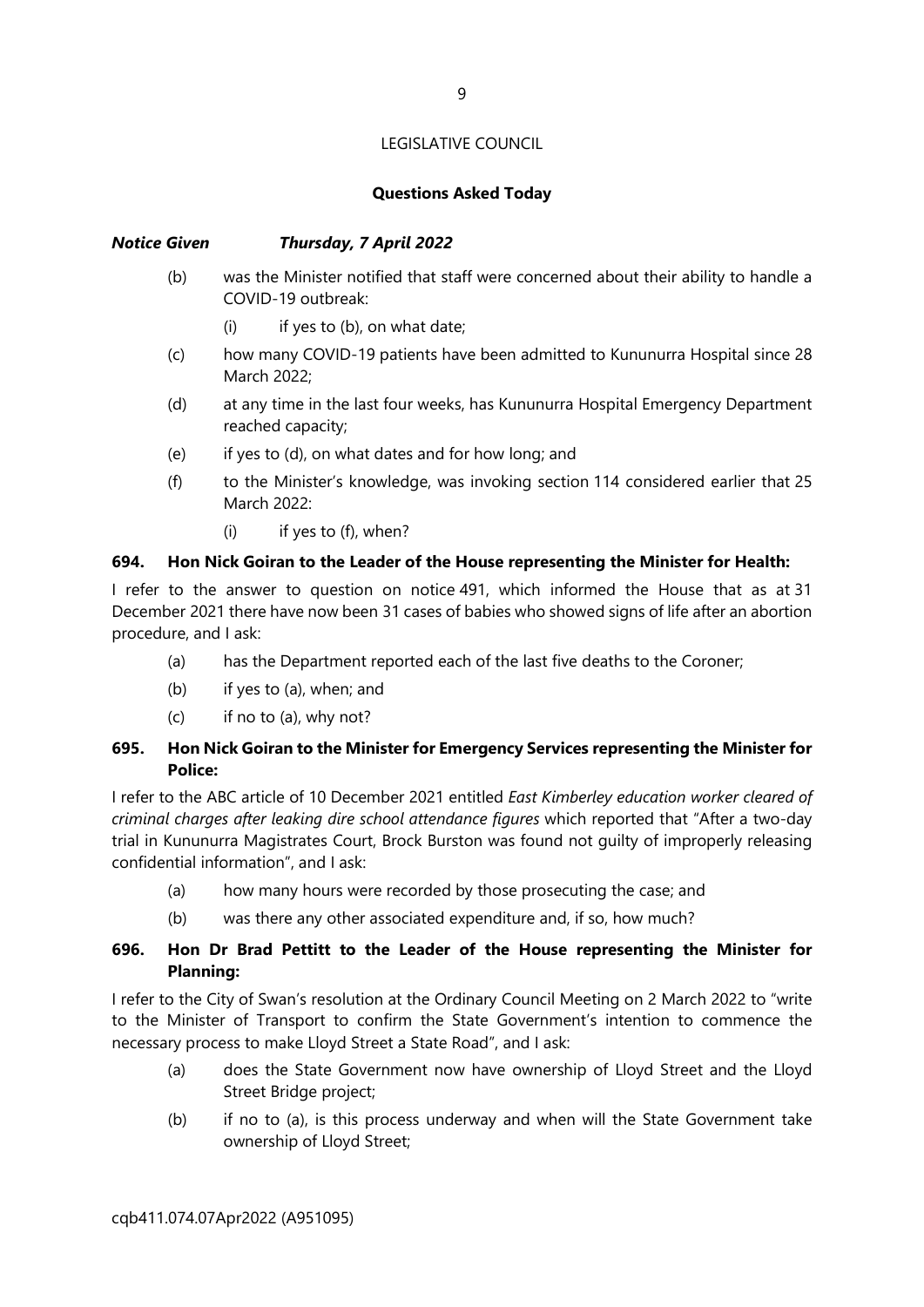# **Questions Asked Today**

# *Notice Given Thursday, 7 April 2022*

- (c) will the State Government agree to pause all works, including clearing and infilling of the floodplain, on the Lloyd Street Bridge project until the Federal Government independent assessment of the project under section 10 of the *Aboriginal and Torres strait Islander Heritage Protection Act 1984* is complete;
- $(d)$  if no to  $(c)$ , when will clearing and infilling begin on the site; and
- (e) the 2017 Jacobs traffic modelling report shows that the Lloyd Street bridge will not ease congestion, instead it will funnel more traffic into an already overloaded intersection with Clayton Road, what future plans does the State Government have to improve traffic flow in Midland given the bridge will not ease congestion?

# **697. Hon Dr Brad Pettitt to the Minister for Emergency Services representing the Minister for Environment:**

(1) I refer to the October 2020 review of the Federal *Environment Protection and Biodiversity Conservation Act 1999* by Professor Graeme Samuels, that identified chronic underfunding of the Department of Agriculture, Water and Environment. In a submission to the Samuel review the Wentworth Group of Scientists cited work by Whittle et al (2019) stating that "only 15% of the required funding for target species recovery is currently available" and that "poor allocation of existing funds have further hampered recovery efforts".

This pattern of downsizing departmental budgets for the environment is evident in every jurisdiction in Australia. Furthermore, funding of environmental programs such as Western Shield and forest recreation programs, formerly managed by the Department of Conservation and Land Management, then by the Department of Environment and Conservation, then by the Department of Parks and Wildlife and now by the Department of Biodiversity, Conservation and Attraction (DBCA), have over the years had their funding partly replaced by donations in cash or kind from private companies. Alcoa is one such company that underwrites these public services (for example, Carnaby Cockatoo artificial breeding refuges) while destroying walking and riding tracks and contributing to the destruction of forest and habitat that endangers the very animals that these programs seek to protect. In this context, I ask:

- (a) are records kept of the Government's annual funding of the following broad categories:
	- (i) Parks and Wildlife and Public Attractions; and
	- (ii) Conservation, Biodiversity and Environment;
- (b) if yes to (a), can the Minister please table the annual data for each category for at least one of the following time periods:
	- (i) the last 20 years;
	- (ii) the last 10 years; and
	- (iii) the last five years;
- (c) if no to (a), why not; and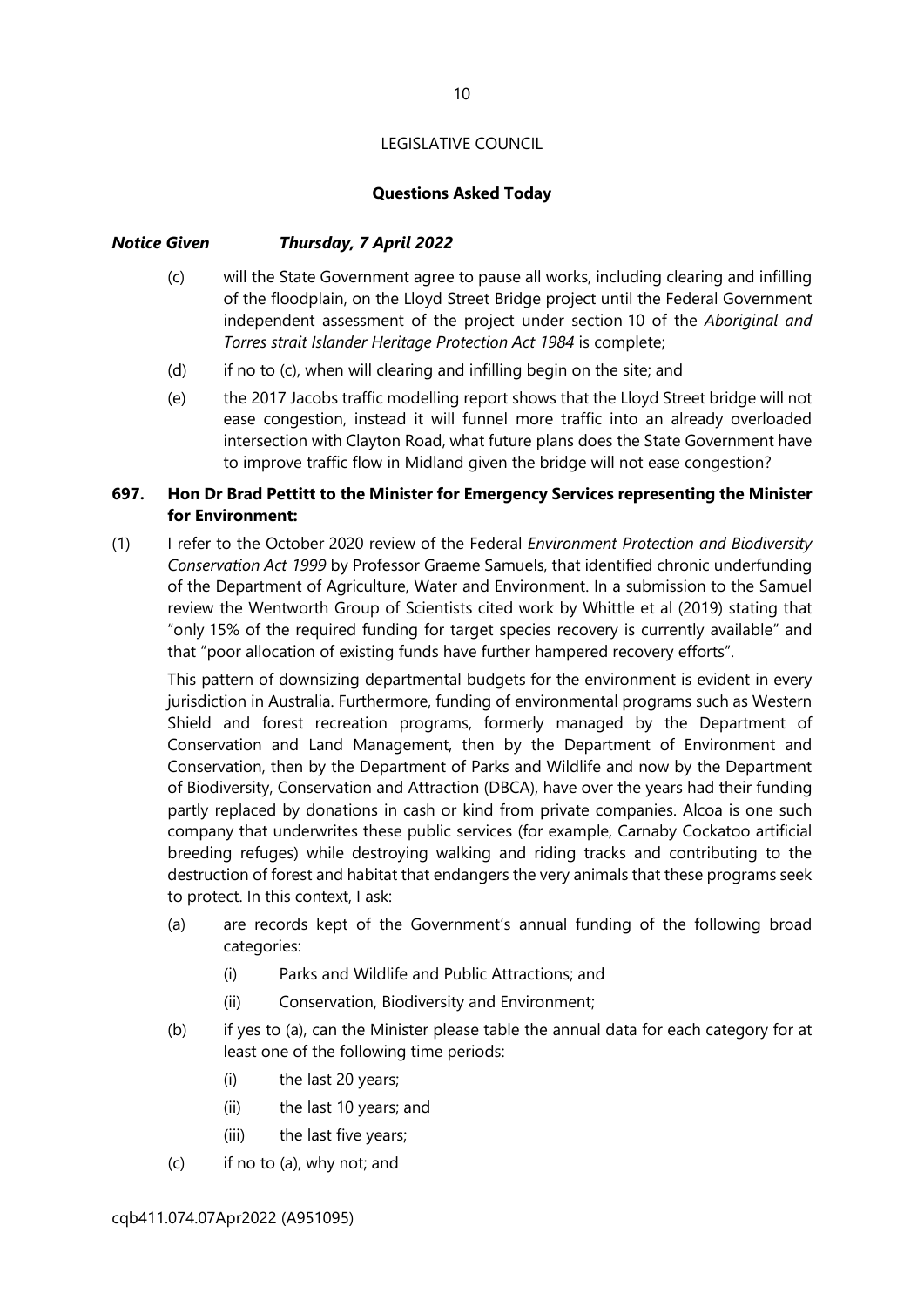# **Questions Asked Today**

# *Notice Given Thursday, 7 April 2022*

- (d) if no to (b), why not?
- (2) In the context of supplementary funding to DBCA activities, I note that DBCA is the body that administers the Bibbulmun track and Alcoa is a company whose mining activities have caused it to be realigned several times since it was opened in 1979. I also note that Alcoa has donated and/or funded new track works, some of which is administered or sponsored by DBCA and some by the Bibblumun Track Foundation whose mission is to "assist" DBCA with manpower and/or funding for track works and maintenance, and I ask:
	- (a) does DBCA know how many times Alcoa's bauxite mining has caused the Bibbulmun track to be realigned since it was first opened in 1979;
	- (b) if yes to (a), will the Minister table documents that show the changes to the track over this time and a summary of key dates and changes;
	- (c) if no to (a), why not;
	- (d) can DBCA tabulate its past annual expenditure on maintenance of the Bibbulmun track;
	- (e) if yes to (d), will the Minister table the annual expenditure data for at least one of the following time periods:
		- (i) the last 20 years;
		- (ii) the last 10 years; and
		- (iii) the last five years;
	- (f) if no to (d), why not;
	- (g) can DBCA tabulate the annual contributions of funding and/or services contributed toward maintenance by the Bibbulmun Track foundation over the last 20 years;
	- (h) if yes to (g), will the Minister table the annual contributions data for at least one of the following time periods:
		- (i) the last 20 years;
		- (ii) the last 10 years; and
		- (iii) the last 5 years;
	- $(i)$  if no to  $(a)$ , why not:
	- (j) does DBCA know how much money was contributed to Bibbulmun track alignment by Alcoa over the last 20 years either directly to DBCA or through the Bibbulmun Track foundation;
	- (k) if yes to (j), will the Minister table this for at least one of the following time periods:
		- (i) the last 20 years;
		- (ii) the last 10 years; and
		- (iii) the last five years;
	- (l) if no to (j), why not;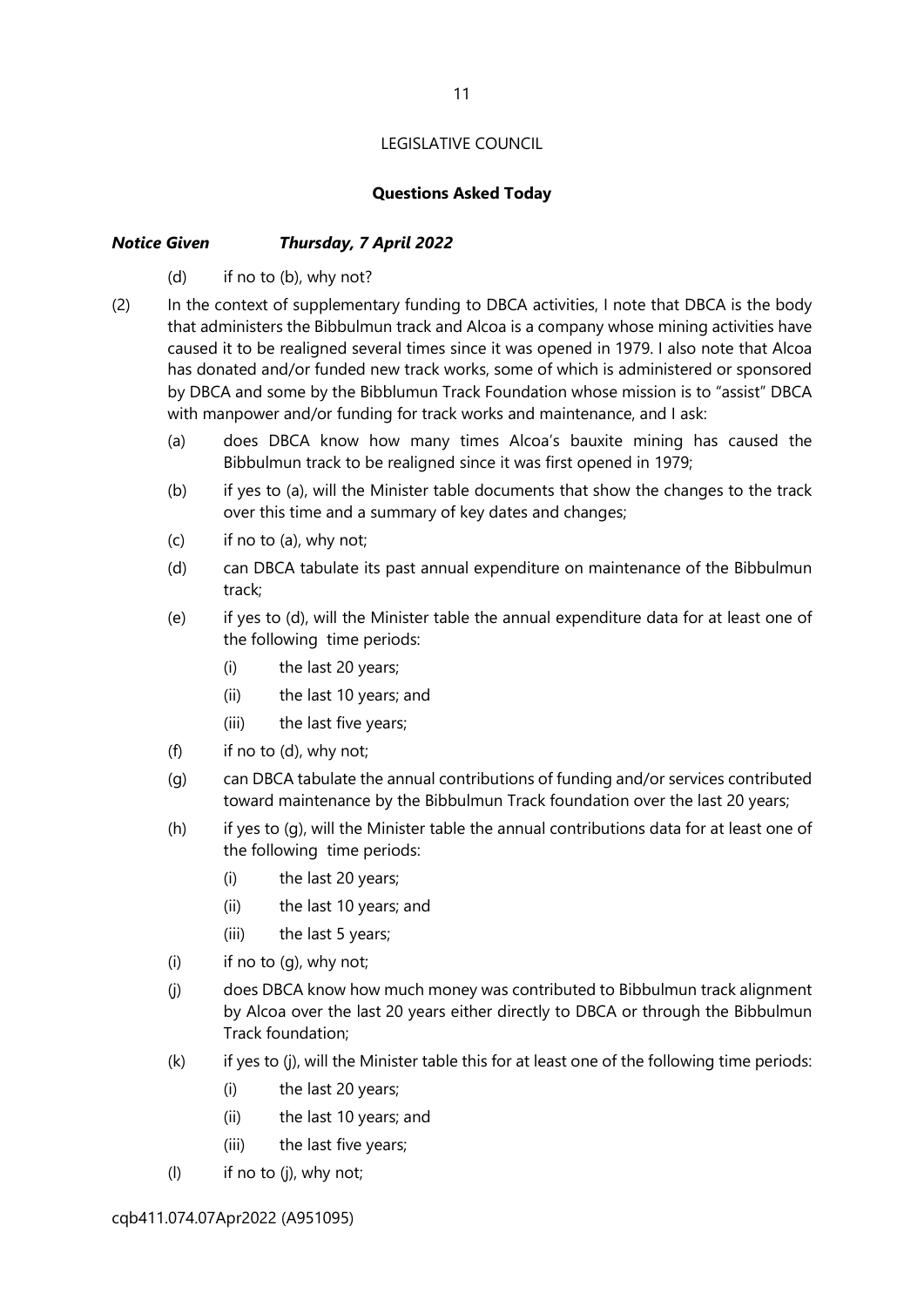# **Questions Asked Today**

# *Notice Given Thursday, 7 April 2022*

- (m) does DBCA keep track of all annual contributions either directly or through secondary foundations by Alcoa in the form of funding and/or services to any and/or all DBCA programs over the last 20 years;
- (n) if yes to (m), will Minister table:
	- (i) the annual contributions data for at least one of the following time periods:
		- (A) the last 20 years;
		- (B) the last 10 years; and
		- (C) the last five years;
	- (ii) a breakdown of the annual contributions including information identifying which programs received assistance;
	- (iii) if no to (i), why not; and
	- (iv) if no to (ii), why not;
- (o) does DBCA receive supplementary funding and assistance from other companies and foundations besides Alcoa; and
- (p) if yes to (o), will the Minister table the annual funding and assistance data for at least one of the following time periods:
	- (i) the last 20 years;
	- (ii) the last 10 years; and
	- (iii) the last five years?

# **698. Hon Dr Brad Pettitt to the Minister for Emergency Services representing the Minister for Aboriginal Affairs:**

I refer to the Pinjarrra Heavy Haulage Deviation Project, and I ask:

- (a) on what date did the Minister provide section 18 approval for this project;
- (b) how can the Minister guarantee that the Pinjarra Heavy Haulage Deviation project won't disturb the Pinjarra Massacre sites;
- (c) what confidence can Traditional Owners have in the consultation process that was followed by Main Roads Western Australia, given the vast majority of Traditional Owners oppose development in the area, yet the Government seems to believe that there is community support for this project;
- (d) will the Government commit to a review of the Section 18 approvals in light of extensive community opposition and work with Traditional Owners to obtain their free, prior and informed consent under the new *Aboriginal Cultural Heritage Act 2021*; and
- (e) what is the timeline for implementing the new Aboriginal Cultural Heritage Management Code and Aboriginal Cultural Heritage Management Plan?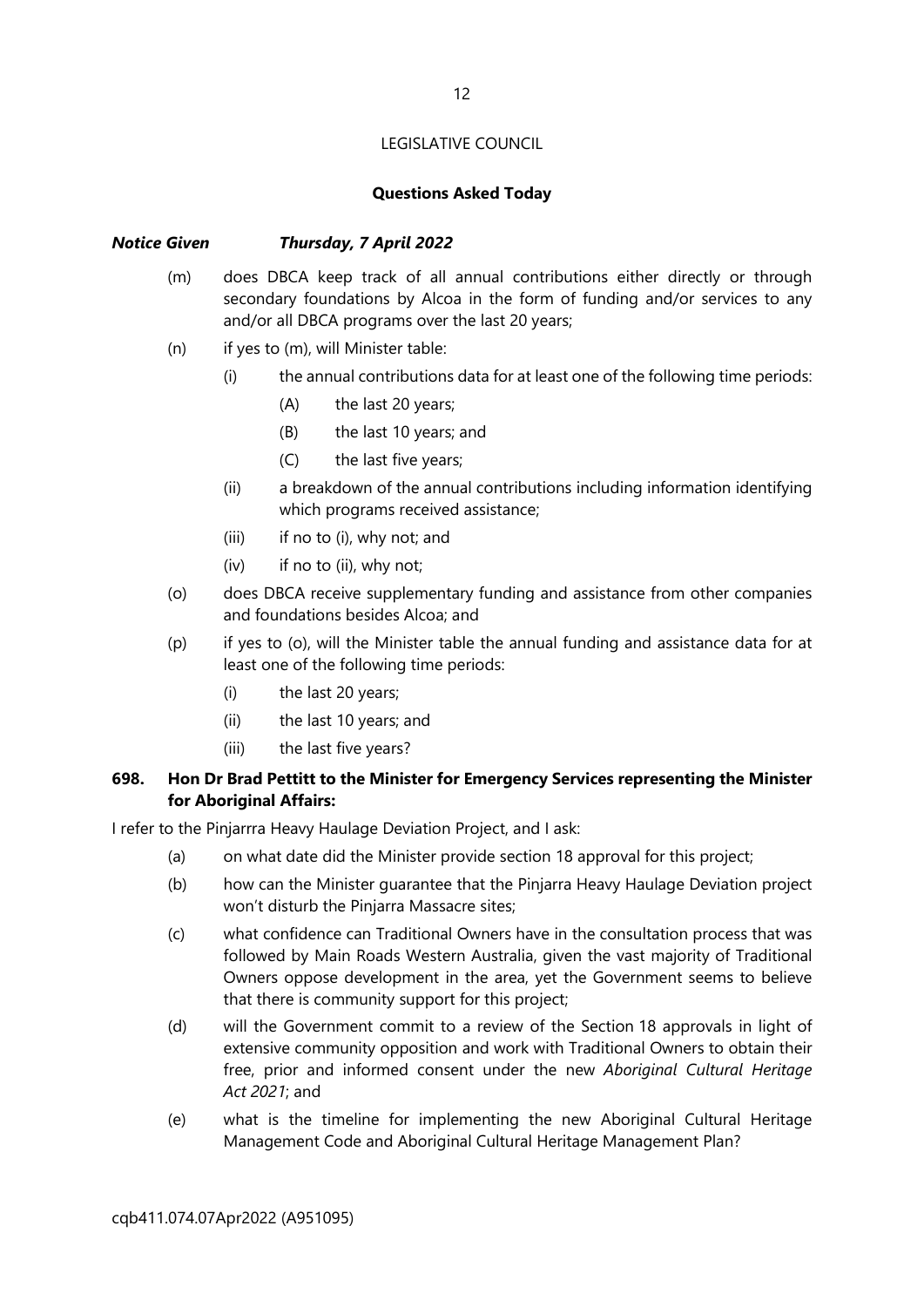# **Questions Asked Today**

# *Notice Given Thursday, 7 April 2022*

# **699. Hon Wilson Tucker to the Leader of the House representing the Minister for Health:**

I refer to the media reports of the East Metropolitan Health Service's litigation against Dr Marian Sturm, and the impact this litigation has had on patients accessing some forms of stem cell therapy, and I ask:

- (a) are metropolitan health service providers subject to a model litigant policy;
- (b) if yes to (a), does this policy include consideration of the impact of litigation on individual patients and public health outcomes; and
- (c) do metropolitan health service providers have an overriding duty of care to patients and the public?

# **700. Hon Peter Collier to the Leader of the House representing the Minister for Community Services:**

I refer to question without notice 143, asked on 15 March 2022, and questions without notice 165, asked on 16 March 2022, and I ask:

- (a) what 'possible criminal conduct' was allegedly committed by the Aboriginal woman whose home was raised by the Western Australia Police Force;
- (b) was there any possible criminal conduct committed by the eight public officers referred to the Western Australia Police Force by the Communities, Investigations and Professional Standards directorate on 21 January 2022; and
- (c) if yes to (b), by how many of the eight public officers and what was the possible criminal conduct?

# **701. Hon Dr Brad Pettitt to the Minister for Regional Development representing the Minister for Commerce:**

I refer to the National Construction Codes 2022 (NCC 2022), which each State and Territory is scheduled to adopt on 1 September 2022. In Western Australia alone, each year the NCC 2022 is delayed will result in approximately 84,000 tonnes of avoidable greenhouse gas emissions, 20,000 new homes being constructed that do not meet national energy efficiency standards and new homeowners paying an additional \$934 each in energy bills (equivalent to approximately \$16.7 million in avoidable household energy bills), and I ask:

- (a) will the Government adopt the NCC 2022 in its entirety on 1 September 2022, in line with all other States and Territories;
- $(b)$  if no to  $(a)$ :
	- (i) what aspects of the NCC 2022 are expected to be adopted on 1 September 2022, if any; and
	- (ii) what aspects of the NCC 2022 are expected to be delayed, how long for and why; and
- (c) will the Government apply a transition period to the adoption of the NCC 2022, and if so: